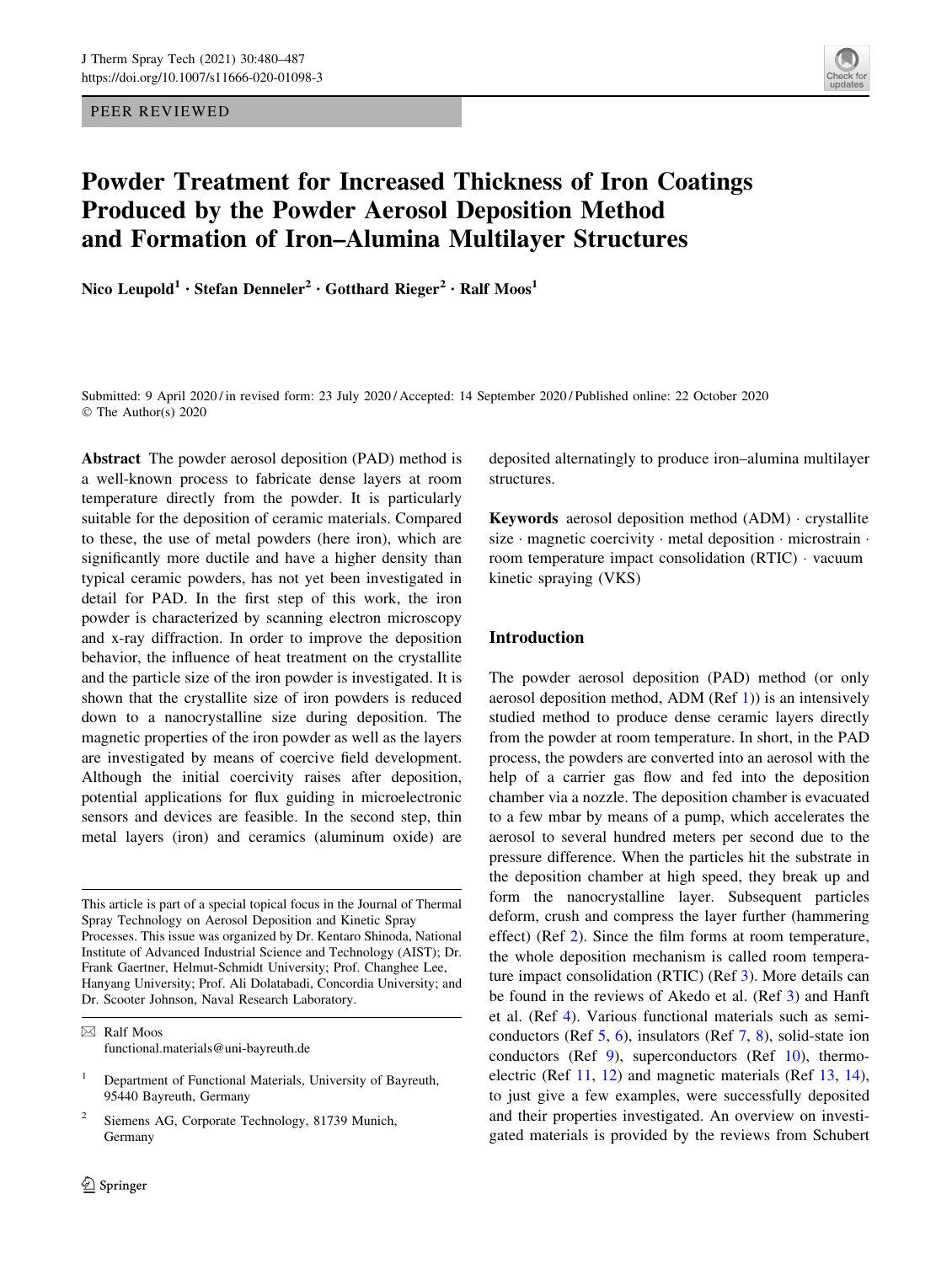et al. (Ref [15\)](#page-7-0) and on first commercial applications by Akedo (Ref [16](#page-7-0)). However, these overview articles review the deposition of ceramics.

The deposition of metallic powders, on the other hand, is by far less thoroughly explored. First, investigations on the PAD of iron were carried out as co-deposition together with ceramic spinels like (NiZnCu)Fe<sub>2</sub>O<sub>4</sub> or (NiZn)Fe<sub>2</sub>O<sub>4</sub>. The magnetic permeability of the layer and the associated microwave absorption could be increased to reduce noise in GHz applications (Ref [17,](#page-7-0) [18\)](#page-7-0). In this context, also Fe/  $(NiZnCu)Fe<sub>2</sub>O<sub>4</sub>$  stacked films were presented, where iron and the ferrite were deposited alternately (Ref [19](#page-7-0)). Kim et al. showed, using silver powder, that due to the low hardness of the particles, it is difficult to form an anchor layer on smooth substrates such as glass, and therefore, the layers are easily peeled off. However, firmly adhering silver layers could be achieved by mechanical interlocking with rough alumina substrates (Ref [20](#page-7-0)). The influence of the size of the nozzle orifice and the gas flow rate on the electrical conductivity of Ag-PAD layers was investigated by Cho et al., whereby the electrical conductivity increased with decreasing nozzle orifice size and increasing gas flow rate (Ref [21](#page-7-0)). They attributed this to a stronger plastic deformation of the particles and thus a better densification of the layer. The same improvement in coating adhesion using rougher substrates is found in the case of copper as a coating material. It was also explained by the mechanical interlocking of the copper particles with the substrate (Ref [22](#page-7-0)). The influence of the copper particle size on coating formation was investigated in a subsequent study (Ref [23](#page-7-0)). While layers of high quality could be produced with a particle size of  $2 \mu m$ , the quality of layers with particles larger than 5  $\mu$ m decreased drastically. Here, too, the plastic deformation of the particles was primarily considered responsible for the layer formation.

In the first part of this work, the influence of crystallite size on the deposition behavior of iron powder by PAD is investigated. To improve the layer formation, the powder was heat-treated without affecting the particle size distribution strongly. The crystallite size and the microstrain of powders and layers are determined by XRD and discussed in the context of ceramic materials. Although the coercive field increases after deposition, potential applications for flux guiding in microelectronic sensors and devices are feasible. Finally, the fabrication of iron–alumina multilayer structures using the PAD method is shown.

## Experimental

## **Materials**

was used as a starting material. The main impurities consisted of carbon, oxygen and nitrogen as listed in the supplier's data sheet. The iron was in its  $\alpha$ -phase. Alumina powder for preparation of insulating layers with a mean particle size of 700 nm was purchased from Showa Denko. As substrate for deposition, either alumina (Rubalit<sup>®</sup> 710, CeramTec) or copper (CW024A-R240, Sofia Med) was used.

## Iron Powder Heat Treatment

In order to vary crystallite size and thus observe the effect on the deposition behavior of the raw and heat-treated powders, the as-received powder was filled into a quartz glass crucible and heat-treated at 250, 350 and 450  $^{\circ}$ C in an alumina tube furnace for 7 h. Heating and cooling rate was set to 5  $\degree$ C/min. The furnace was flushed with argon gas to avoid oxidation of the powder. Since the powder would oxidize immediately, powder removal from the furnace was done at room temperature, followed by storage in a nitrogen-flushed desiccator. After heat treatment, the powder was sieved (90 µm mesh size) to break up large agglomerates.

#### Powder Aerosol Deposition Conditions

For film deposition, a custom-made PAD apparatus comparable to the one previously reported in (Ref [24\)](#page-7-0) and a nozzle with an outlet slit orifice of 10 mm by 0.5 mm were used. For iron deposition, the substrate was moved horizontally at a speed of 1 mm/s and the distance to the nozzle was 5 mm. Argon and helium were used as processing gas with a flow rate of 2-6 and 2-9 L/min, respectively. Alumina was deposited at a substrate-to-nozzle distance of 2 mm and a substrate velocity of 10 mm/s with an oxygen flow rate of 4 L/min.

#### Characterization of the Powder and Coating

The structural and phase characterization of the perovskite powders was carried out by reflection mode XRD using a Bruker "D8 Discover A25" with  $Cu-K<sub>oI</sub>$  radiation  $(\lambda = 0.15406$  nm), whereby the K<sub> $\alpha$ II</sub>-rays were removed by a Ge- $K_{\alpha I}$  monochromator. The device was operated at 40 kV and 40 mA. The diffraction patterns were recorded in the 2 $\Theta$ -range from 40° to 105° with a 2 $\Theta$ -step size of 0.016°. The diffraction patterns from as-received powder, powder heat-treated at  $250^{\circ}$ C and for both PAD films were smoothed with an FFT filter (fast Fourier transformation).

The powder and film morphology was characterized by SEM using a Zeiss Leo 1530 instrument with an accelerating voltage of 3.0 kV. For energy-dispersive x-ray spectroscopy (EDX), an accelerating voltage of 20 kV and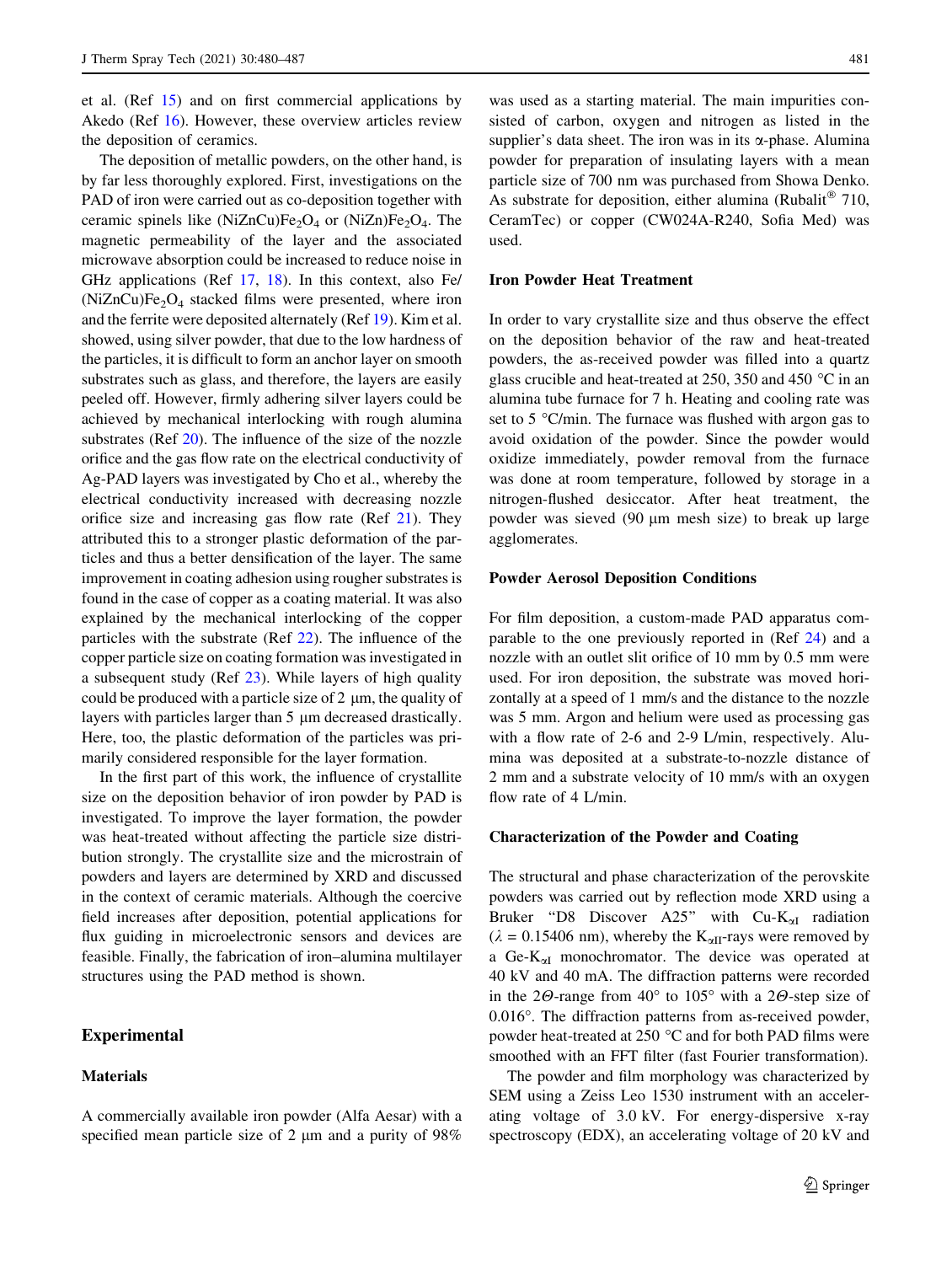an UltraDry-EDX-Detector (Thermo Fisher Scientific NS7) were used.

The particle size distribution was measured using a Malvern Panalytical Mastersizer 2000. With a Jenoptik profilometer ''Waveline W20'', the surface roughness of substrates and resulting coatings was determined according to ISO 4287.

The magnetic properties of powder and multilayer were measured with an earth-field-shielded solenoid using a Förster magnetometer (Institut Dr. Förster, Reutlingen, Germany). This system accurately determines the coercive field strength of magnetic materials in an open magnetic circuit. The sample is placed into the solenoid and magnetized up to saturation. The coercive field strength  $H_{cI}$  is measured by demagnetization of the sample until zero polarization is reached.

## Results and Discussion

Figure 1(a) and (b) shows two SEM images of the as-received iron powder. The primary particles have a spherical shape and are loosely bound to larger agglomerates. The tendency toward agglomeration of the iron powder is low. The spherical primary particles again show a fine substructure leading to the conclusion that the particles themselves are nanocrystalline. To confirm the observation, the powder was investigated by XRD. Rietveld refinement of the resulting pattern discloses a very small crystallite size of 23 nm with a considerable microstrain of 0.42%. The median particle size  $(d_{50} = 2.1 \text{ }\mu\text{m})$  is suitable for PAD as shown in the literature (Ref [19](#page-7-0), [23](#page-7-0)). The data also confirm the phase purity and the absence of larger amounts of impurities.

The coatings obtained from the as-received iron powder, i.e., with no previous heat treatment, are thin (below 400 nm) and firmly adhering, both if deposited on  $Al_2O_3$ and on copper over a large range of gas flow rates (i.e., helium or argon, 2-6 L/min). Figure  $1(c)$  shows an exemplary cross-sectional SEM image of an iron PAD layer, obtained using an argon flow rate of 3 L/min, on top of an alumina substrate. As can be seen in the image, especially the pits on the substrate are filled up, while the layer on the tips of the rough substrate is very thin. Nevertheless, the substrate is completely covered with the iron PAD layer. The layer thicknesses are in the range of 400 nm in the pits and below 100 nm on the tips. The filling of the pits is also confirmed by measuring the surface roughness. While the substrate has a centerline average roughness of  $R_a = 0.11 \mu m$ , the roughness is almost halved to  $R_a = 0.06 \mu m$  by the iron layer. This thin metallization layer forms after only a few scans, but does not grow noticeably afterward. One reason for this could be a high hardness due to the small crystallite size (23 nm) (Ref [25](#page-7-0), [26\)](#page-7-0) and the microstrain of the iron particles. Both hinder the movement of dislocations and increase hardness. The high hardness of the particles could also lead to a persistent abrasion of the forming layer and thus prevent additional layer growth.

In order to increase the achievable layer thicknesses, the powders were heat-treated at temperatures of 250, 350 and 450 °C. The aim was to increase the crystallite size and reduce microstrain without increasing the particle size significantly, as the particle size is in a range suitable for PAD. The result of the particle size distribution measurements of untreated powder and after the respective heat treatment is shown in Fig.  $2(a)$  $2(a)$ . At a heat treatment temperature of 250 and 350  $^{\circ}$ C, the particle size distribution changes only slightly, while at  $450^{\circ}$ C, the distribution shifts toward larger particle sizes. This is also evident when comparing the  $d_{50}$  values (Table [1\)](#page-3-0). They hardly change from untreated to 250 and 350 °C with 2.1, 2.0 and 2.3  $\mu$ m, respectively. In contrast, the  $d_{50}$  at 450 °C is 1.5 times larger with  $3.5 \mu m$ . Overall, the change is still acceptable, as there is no strong sintering of the complete powder.

Figure [2\(](#page-3-0)b) shows the influence of the heat treatment temperature on the reflection width in the x-ray diffraction pattern. Due to the better representability, only the



Fig. 1 (a), (b) SEM images of as-received iron powder with two different magnifications. (c) Cross-sectional SEM image of an iron PAD layer on top of an alumina substrate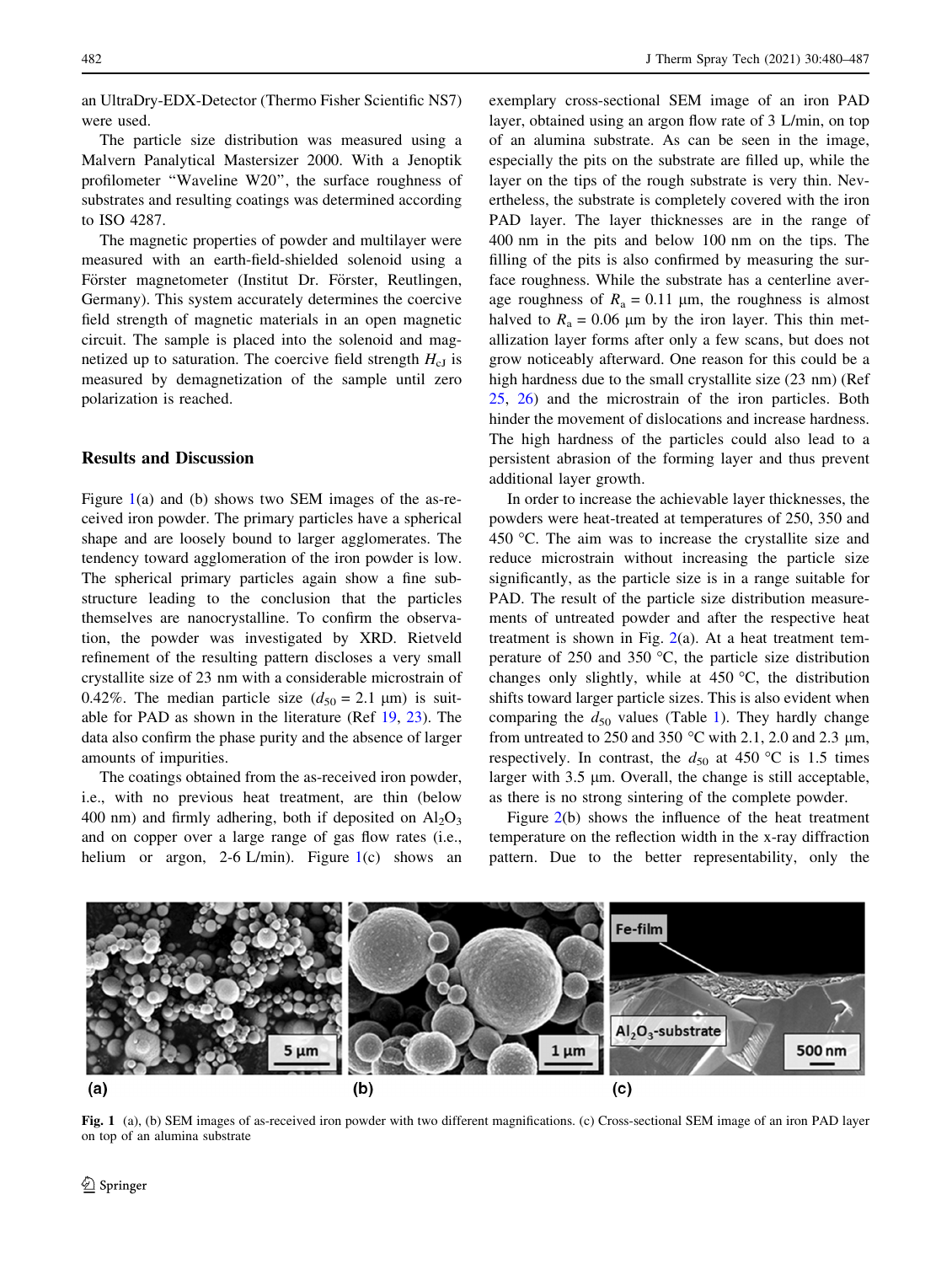<span id="page-3-0"></span>Fig. 2 (a) Particle size distribution of as-received and heat-treated iron powder (250, 350 and 450  $^{\circ}$ C). (b) Influence of heat treatment temperature on the reflection width in the XRD pattern of iron powder shown exemplarily for the reflection from the (011) plane

| <b>Table 1</b> Particle size.    |
|----------------------------------|
| crystallite size and microstrain |
| for as-received and heat-treated |
| iron powder                      |



reflection of the (011) plane is shown and all measurements are normalized to this reflection. At a heat treatment temperature of  $250 \degree C$ , there is no change in the reflection width compared to the untreated powder, whereas the reflection is significantly narrower after a heat treatment at 350 °C. The reflection of the powder after applying 450 °C is even thinner. With the help of Rietveld refinement, both crystallite size and microstrain can be determined from the reflection broadening over the entire diffraction pattern. The result is also shown in Table 1. As can be seen there and can be concluded from the fact that the reflection width is not decreasing, the crystallite size (23 nm) does not change during the heat treatment at  $250^{\circ}$ C. Only the microstrain is slightly reduced from 0.42 to 0.32%. With a heat treatment at 350  $\degree$ C, however, the crystallite size increases to 170 nm and the microstrain decreases significantly to 0.03%. The further increased heat treatment temperature of 450  $\degree$ C leads to a further increase in the crystallite size to 250 nm and an almost complete disappearance of the microstrain. It should be noted here that for crystallite sizes  $> 150$  nm, the absolute values are inaccurate, but the trend remains the same. Thus, by a mild heat treatment of metallic powders, just as with ceramic powders (Ref [27](#page-7-0)), the crystallite size is increased and the microstrain reduced, while at the same time, the particle size distribution is not changed.

With the heat-treated powders, new experiments were carried out to produce PAD layers. As expected, powder heat-treated at  $250 °C$  behaves similar to as-received powder. It was, therefore, possible to deposit thin layers with a variety of parameters on  $Al_2O_3$  and copper, but it also seems hard to realize thick layers. Thus, in the next step, the deposition of iron films from powder heat-treated at 350  $\degree$ C was investigated. Utilizing an argon flow rate of 3 L/min, a 1-µm-thick film on copper can be deposited. Figure [3](#page-4-0) shows SEM images of an iron PAD film obtained using powder heat-treated at  $350^{\circ}$ C and an increased argon flow rate of 6 L/min with (a) low magnification and (b) high magnification. With these parameters, a layer thickness of  $2 \mu m$  on copper can be achieved. As typical for PAD layers, the iron layer shows a pore-free interface to the substrate and is dense. By changing the carrier gas to helium, iron layers up to a thickness of  $25 \mu m$  can be produced on copper with a flow rate of 6 L/min.

In order to better understand the layer formation of PAD with metal powder, a 25-µm-thick PAD layer was investigated in detail by XRD. The corresponding diffraction pattern is shown in Fig.  $4(a)$  $4(a)$ . The reflections of iron are clearly visible, i.e., the iron retains its  $\alpha$ -phase and is not converted into austenite by the impact during deposition. The reflections marked with an asterisk can be assigned to the copper substrate. No signs of impurities, such as iron oxide, appear in the diffraction patterns.

Figure [4\(](#page-4-0)b) shows a section of the diffraction pattern of as-received powder, heat-treated powder at  $350^{\circ}$ C and the PAD layer made from it to compare the reflection width of the (011) reflection. It can be seen that the reflection width has decreased significantly after heat treatment but increases again in the layer and comes closer to the width of the as-received powder. The Rietveld refinement on the film results in values of 32 nm and 0.30% for the crystallite size and microstrain, respectively. Thus, the crystallite size after deposition is only about 1/5 of the original one. The microstrain of 0.30% matches well with the microstrain of 0.34% reported in the literature for PAD of copper particles with 2  $\mu$ m diameter (Ref [23\)](#page-7-0).

In comparison, with powder that was heat-treated at 450  $\degree$ C only very thin layers (below 300 nm) could be produced, even with a helium flow rate of 6 L/min, which worked well for powder heat-treated at 350 °C. At an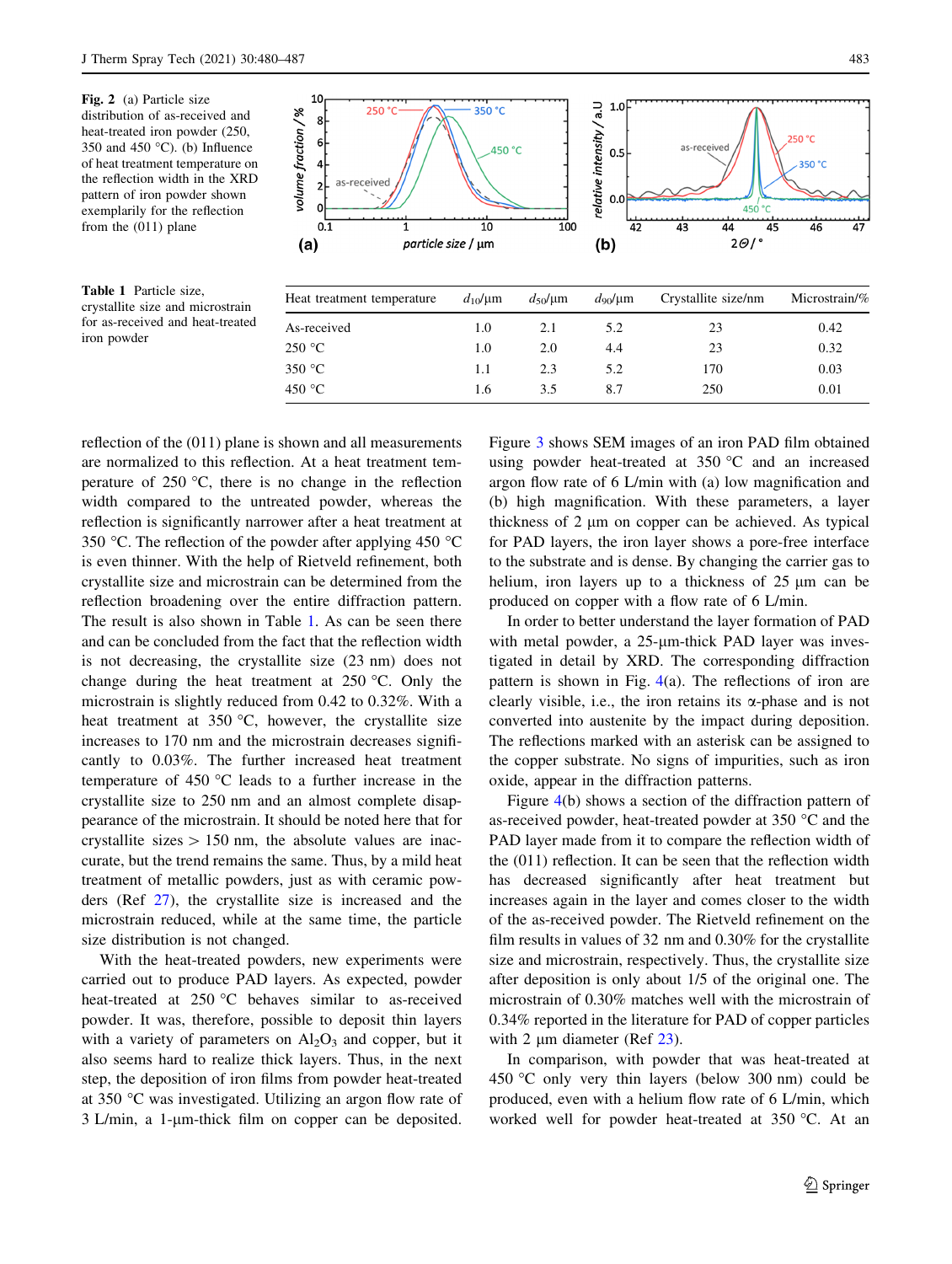<span id="page-4-0"></span>

Fig. 3 SEM images of an iron PAD film obtained using powder heat-treated at 350 °C and an argon flow rate of 6 L/min with (a) low magnification and (b) high magnification



Fig. 4 (a) XRD pattern of an iron PAD film made from powder heattreated at 350  $\degree$ C on top of a copper substrate showing the phase purity of the iron layer. (b) Comparison of the reflection widths from the (011) plane in the XRD pattern of as-received powder, powder heat-treated at 350 °C and the obtained PAD film. (c) XRD pattern of

an iron PAD film made from powder heat-treated at 450 °C on top of a copper substrate showing the phase purity of the iron layer. (d) Comparison of the reflection widths from the (011) plane in the XRD pattern of as-received powder, powder heat-treated at 450  $^{\circ}$ C and the obtained PAD film

increased helium flow rate of 9 L/min, coatings with a film thickness of up to 9  $\mu$ m can be produced. We attribute this on one hand to the low powder ejection rate at 3-6 L/min due to the larger diameter of the particles and their corresponding larger mass. On the other hand, the particle velocity changes when increasing the gas flow rate. The thickness of films made with powder heat-treated at 450  $^{\circ}$ C was limited to about  $9 \mu m$  because at higher thickness, films would delaminate partially.

The XRD patterns, depicted in Fig. 4(c), show a similar result like the powder that was heat-treated at 350 °C. Again, no reflections of impurities are detectable and the iron PAD layer consists of only iron in the ferrite phase. There is a small difference in the texture of the rolled copper sheet, which, however, is within the typical materials variations. Here again, the reflections in the diffraction pattern of the layer are widened compared to the powder, as illustrated in Fig. 4(d), also using the reflection of the (011) plane as an example. The crystallite size decreases from 250 nm in the powder by about 1/5 to 57 nm in the layer, while the microstrain increases from 0.01 to 0.17%.

In the literature, the necessity of a reduction of the crystallite size with simultaneous introduction of microstrain for a successful layer formation has been described on the basis of ceramic  $CeO<sub>2</sub>$  (Ref [27\)](#page-7-0). There, a reduction of the crystallite size to 1/3 is reported as insufficient for successful deposition, whereas a reduction to 1/15 leads to film formation. The reduction of the crystallite size to 1/5 for iron powder is therefore at the lower limit of the ratio defined there. The introduced microstrain of 0.30% at 350  $^{\circ}$ C, respectively, of 0.17% at 450  $\degree$ C is lower compared to the introduced microstrain of  $0.5\%$  in the CeO<sub>2</sub>-PAD layers. Both crystallite size reduction and microstrain indicate that for successful deposition of thick iron films, it is necessary to have a crystallite size that is large enough and that is reduced during the deposition. It also suggests that a certain amount of plastic deformation of the impacting particles occurs as was already found in the literature (Ref [21–23](#page-7-0)). The very fine structure of the iron coatings as shown in the SEM image in Fig. 3(b) suggests that the iron particles break up during deposition, comparable to the deposition mechanism of ceramic particles.

The deposition of metals via PAD is closely related to another advanced spray coating process called cold spray (CS). CS is mainly used to deposit metal coatings. The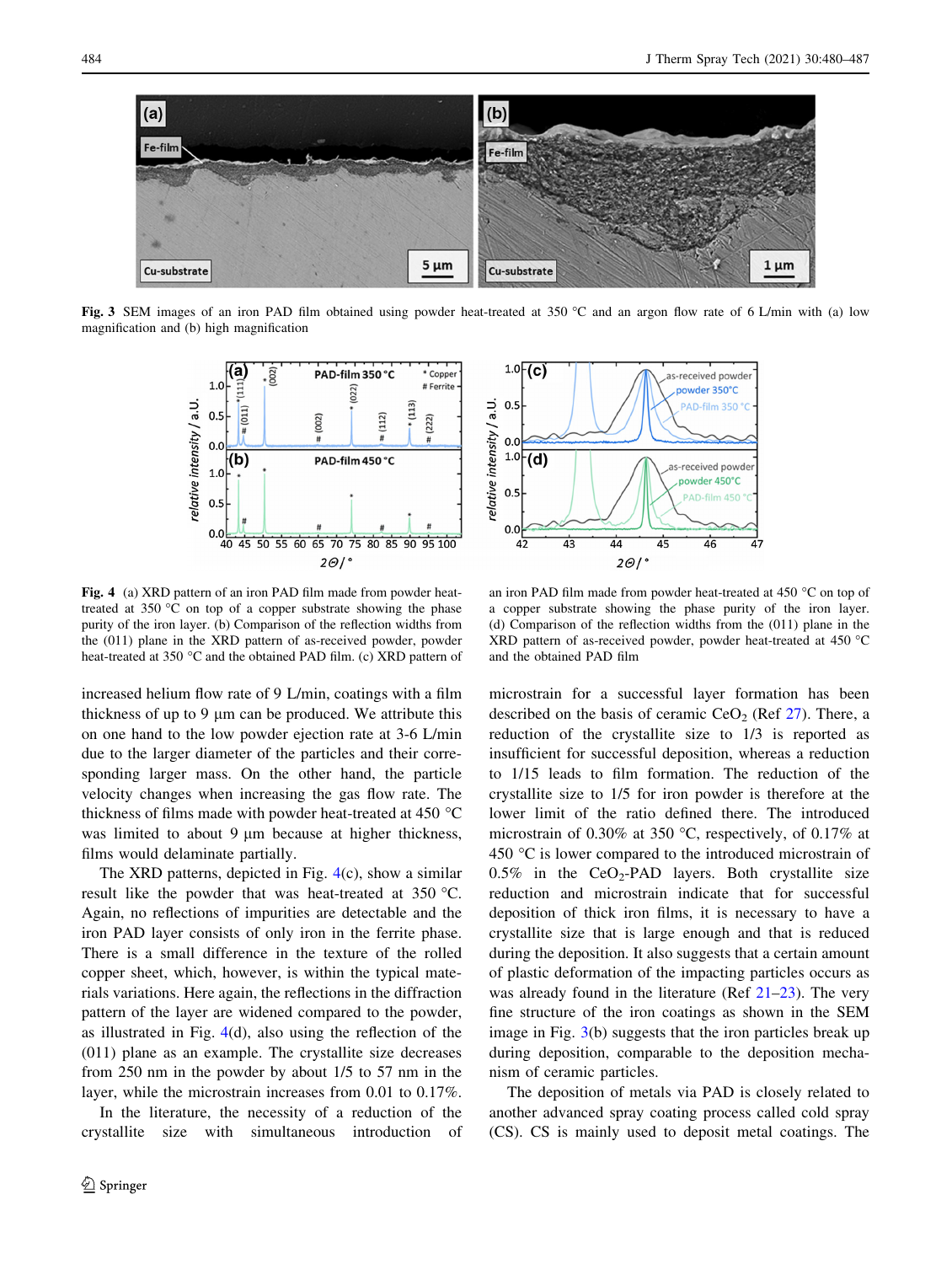<span id="page-5-0"></span>

Fig. 5 (a) SEM image of a polished section of an iron–alumina multilayer structure on top of a copper substrate. (b) Distribution of Fe, O, Al and Cu obtained via EDX

main differences to PAD are: larger particle size between 5 and 50  $\mu$ m, usage of carrier gas temperature up to 700 °C, larger carrier gas flow between 1 and 3  $m<sup>3</sup>/min$ , higher carrier gas pressure of 1-3 MPa and ambient conditions in the deposition chamber (Ref [28](#page-7-0)). In contrast to the crystallite size reduction by fracturing of the (usually ceramic) particles in PAD, the reduced crystallite size in the coldsprayed metal coatings is often attributed to dynamic recrystallization processes (Ref [29,](#page-7-0) [30\)](#page-7-0). Upon impact of a particle onto the substrate or the readily formed film, the particle is plastically deformed with high strain rates and the temperature is increased at the interface (Ref [31](#page-7-0)). Under these circumstances, new nanosized crystallites can be formed under deformation (Ref [32](#page-7-0), [33](#page-7-0)). Further investigations are required to clarify the exact deposition mechanism of metals via PAD.

In order to investigate the influence of the deposition on the magnetic properties of the iron, measurements of the in-plane coercive field  $H_{cJ}$  were conducted. The as-received powders and heat-treated powders show a coercivity in the range from 0.15 to 0.20 kA/m. This is in an expected range for iron with a mean particle size of a few micrometers (Ref [34\)](#page-7-0) and can be classified as a soft magnetic material. After deposition, the coercive field of the film increases to 6.1 kA/m for powder heat-treated at 350 °C and to 4.0 kA/m for powder heat-treated at 450 °C. Thus, the coercivity of the films now indicates a semi-hard magnetic behavior. Possible reasons for the increase could be a combination of crystal size, introduced film stresses during deposition and micropores and microcracks altogether limiting the movement of domain walls even at small crystallite sizes (Ref [35](#page-7-0)). An increase in coercive field in the PAD film compared to the powder is also reported in the literature for  $Sm_2Fe_{17}N_x$  (Ref [36](#page-7-0), [37\)](#page-7-0) and for Fe/(NiZnCu)Fe<sub>2</sub>O<sub>4</sub> composite films (Ref [17\)](#page-7-0). For ceramic NiZnCu, the coercive field also increased after deposition, while the crystallite size in the film was about 20 nm. Since annealing of the film increased the crystallite size of the film to the crystallite size of the powder (60- 100 nm) and released the stresses, while the coercive field remained high, it was concluded that besides the wellknown grain-size dependence in nanocrystalline ferromagnets (Ref [38\)](#page-7-0), also film defects have a big impact on the coercive field of magnetic ceramic PAD films (Ref [39](#page-7-0)). This is a common feature originating from additional domain wall pinning sites found in films produced by rather different methods (e.g., (Ref [40\)](#page-7-0)).

Finally, experiments were carried out to cover the iron layers with alumina and, based on this, to build the multilayer structure. With the help of multilayer structures, several functional layers can be superimposed on the same area in order to make better use of the available space. By separating the individual layers, however, the functional film can also achieve a better effect in some applications like magnetic shielding or reduced losses in inductors and transformers. In addition, a gas-tight and electrically insulating sealing layer protects the underlying metal from corrosion. The results of the experiments show that the Fe-PAD layers can be covered with dense and solid  $Al_2O_3$ layers by using the same parameters (nitrogen or oxygen, flow rate 4-6 L/min), as they are also used for direct coating of steel substrates.

Figure 5(a) shows an SEM image of a polished section of an iron–alumina multilayer structure on a copper substrate. First, a 3.5-µm-thick Fe-PAD layer was applied to the copper substrate. Powder with a heat treatment temperature of 450  $\degree$ C and a helium flow rate of 9 L/min was used. As in the previous figures, the first iron layer is compact and shows good adhesion to the substrate. A 600 nm large pore is visible in the middle. The overlying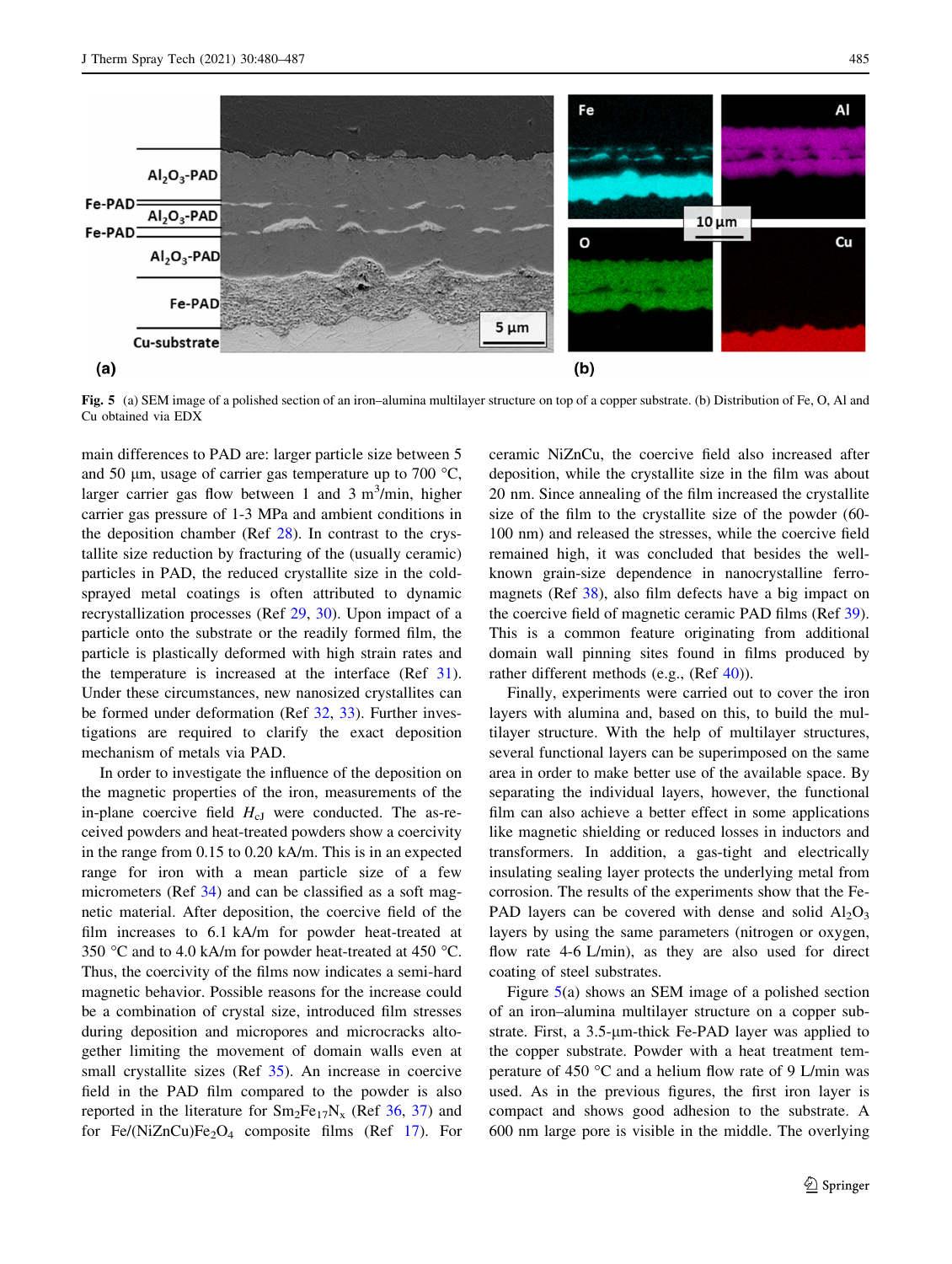<span id="page-6-0"></span> $Al_2O_3$  layer is dense, and the pore-free interface suggests a good bonding to the underlying Fe-PAD layer. The next Fe-PAD layer is much thinner, although the fabrication parameters are the same as for the first iron layer. This indicates a significant influence of the substrate hardness on the layer growth. Afterward, another  $Al_2O_3$  layer, another thin iron layer and finally a third  $Al_2O_3$  covering layer were applied.

To confirm the visual impression of the layer sequence, a mapping of the elements was carried out at the same position using EDX. The distribution of the elements is shown in Fig. [5](#page-5-0)(b). The three iron layers are clearly visible in the mapping of the iron, and the two thin layers are also well resolved. In the aluminum mapping, the iron layers are also clearly distinguished by the absence of the Al signals. This means that there are no alumina particles, respectively, fragments mixed into the iron layer during the coating process. The iron layer also stands out as a negative in the mapping of the oxygen, but not so clearly. A slight oxidation of the surface after polishing the sample might be the reason for that. Nevertheless, the results indicate that iron is present as elemental iron. Finally, the mapping of copper is shown for completeness. All these results show the successful fabrication of an iron–alumina multilayer structure by using PAD.

# **Conclusion**

In summary, the influence of the crystallite size on the deposition behavior of iron powder was investigated with the aim of producing iron–alumina multilayer structures. We show that iron powder with too small crystallite size can only be deposited as very thin metallization layers. By heat treatment at low temperatures of 350-450  $\degree$ C, a growth of the crystallites is initiated without affecting the particle size significantly. Heat-treated powder was then used to produce PAD layers with a layer thickness of up to  $25 \mu m$ . As with ceramic powders, the crystallite size is reduced during deposition and microstrain is introduced into the film. However, the reduction of the crystallite size from 30 to 60 nm and the introduced microstrain of 0.17-0.30% is lower than for typical ceramic powders. This suggests a higher degree of plastic deformation in metal powders during film consolidation compared to ceramics. The coercivity, which determines the soft magnetic behavior, was found to increase from 0.2 kA/m in the powders up to 6.1 kA/m in films. Finally, we successfully fabricated iron– alumina multilayer structures using PAD.

Acknowledgments The authors acknowledge the Department of Metal and Alloys (Prof. Uwe Glatzel) for the possibility to conduct XRD measurements, Angelika Mergner and the Keylab Electron and

Optical Microscopy of the Bavarian Polymer Institute (BPI) for SEM images and Gabriele Jena from the Department for Applied Mechanics und Fluid Dynamics for particle size distribution measurements (all University of Bayreuth).

Open Access This article is licensed under a Creative Commons Attribution 4.0 International License, which permits use, sharing, adaptation, distribution and reproduction in any medium or format, as long as you give appropriate credit to the original author(s) and the source, provide a link to the Creative Commons licence, and indicate if changes were made. The images or other third party material in this article are included in the article's Creative Commons licence, unless indicated otherwise in a credit line to the material. If material is not included in the article's Creative Commons licence and your intended use is not permitted by statutory regulation or exceeds the permitted use, you will need to obtain permission directly from the copyright holder. To view a copy of this licence, visit [http://creativecommons.](http://creativecommons.org/licenses/by/4.0/) [org/licenses/by/4.0/.](http://creativecommons.org/licenses/by/4.0/)

Funding Open Access funding enabled and organized by Projekt DEAL.

#### References

- 1. J. Akedo, Aerosol Deposition Method for Fabrication of Nano Crystal Ceramic Layer, Mater. Sci. Forum, 2004, 449–452, p 43- 48
- 2. D.-W. Lee, H.-J. Kim, Y.-H. Kim, Y.-H. Yun, and S.-M. Nam, Growth Process of  $\alpha$ -Al<sub>2</sub>O<sub>3</sub> Ceramic Films on Metal Substrates Fabricated at Room Temperature by Aerosol Deposition, J. Am. Ceram. Soc., 2011, 94(9), p 3131-3138
- 3. J. Akedo, Room Temperature Impact Consolidation (RTIC) of Fine Ceramic Powder by Aerosol Deposition Method and Applications to Microdevices, J. Therm. Spray Technol., 2008, 17(2), p 181-198
- 4. D. Hanft, J. Exner, M. Schubert, T. Stöcker, P. Fuierer, and R. Moos, An Overview of the Aerosol Deposition Method: Process Fundamentals and New Trends in Materials Applications, J. Ceram. Sci. Technol., 2015, 6(3), p 147-182
- 5. J.-J. Park, J.-G. Lee, D.-Y. Kim, J.-H. Lee, J.H. Yun, J. Gwak, Y.- J. Eo, A. Cho, M.T. Swihart, S.S. Al-Deyab, S. Ahn, D. Kim, and S.S. Yoon, Rapid supersonic spraying of Cu(In, Ga)(S, Se)2 nanoparticles to fabricate a solar cell with 5.49% conversion efficiency, Acta Mater., 2017, 123, p 44-54
- 6. F. Panzer, D. Hanft, T.P. Gujar, F.-J. Kahle, M. Thelakkat, A. Köhler, and R. Moos, Compact Layers of Hybrid Halide Perovskites Fabricated via the Aerosol Deposition Process—Uncoupling Material Synthesis and Layer Formation, Materials, 2016, 9(4), p 277
- 7. N. Leupold, M. Schubert, J. Kita, and R. Moos, Influence of High Temperature Annealing on the Dielectric Properties of Alumina Films Prepared by the Aerosol Deposition Method, Funct. Mater. Lett., 2018, **11**(2), p 1850022
- 8. M. Schubert, N. Leupold, J. Exner, J. Kita, and R. Moos, High-Temperature Electrical Insulation Behavior of Alumina Films Prepared at Room Temperature by Aerosol Deposition and Influence of Annealing Process and Powder Impurities, J. Therm. Spray Technol., 2018, 27(5), p 870-879
- 9. J.-J. Choi, J. Ryu, B.-D. Hahn, C.-W. Ahn, J.-W. Kim, W.-H. Yoon, and D.-S. Park, Low Temperature Preparation and Characterization of Solid Oxide Fuel Cells on FeCr-Based Alloy Support by Aerosol Deposition, Int. J. Hydrog. Energy, 2014, 39, p 12878-12883